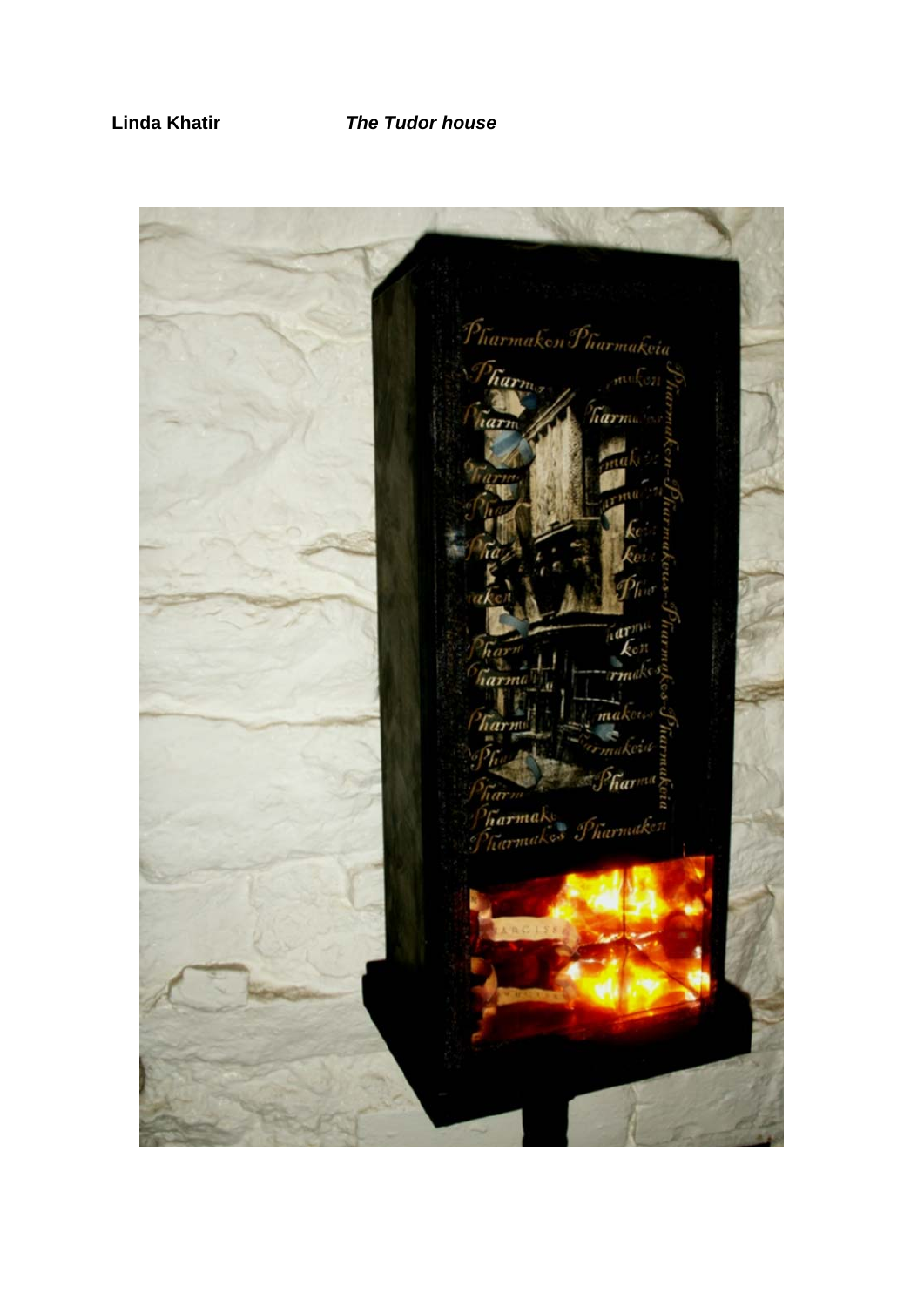## Listing: Grade: II\* HIGHER STREET Dartmouth, No.5 Tudor House

"Merchant's house with shop. Medieval site. Main house c1635 but parts of rear may be earlier ... Well-preserved one-bay ornamental front, jettied with ends of the side walls corbelled out at each floor and gabled roof...Windows are mostly original, mullioned, reglazed with iron casements and containing diamond panes of leaded glass...Oriel window on five brackets carved mostly as fabulous beasts... an exceptionally well-preserved high-quality merchant's house".

## Press coverage (2011)

"Among the buildings destroyed in Fairfax Place were 16th Century Tudor buildings with English Heritage Grade I and Grade II\* listed status"

"English Heritage will work with the local authority to help to assess the damage to the original fabric of the buildings and begin the process of identifying what can and cannot be salvaged from the fire".

"The roof has fallen in and fallen down through the building. The facade is still there but the 16thcentury plaster ceilings have all gone."

"Charred remains, blown-out windows, and debris from the roofs of the buildings lay in the street after fire crews spent 22 hours battling the blaze".

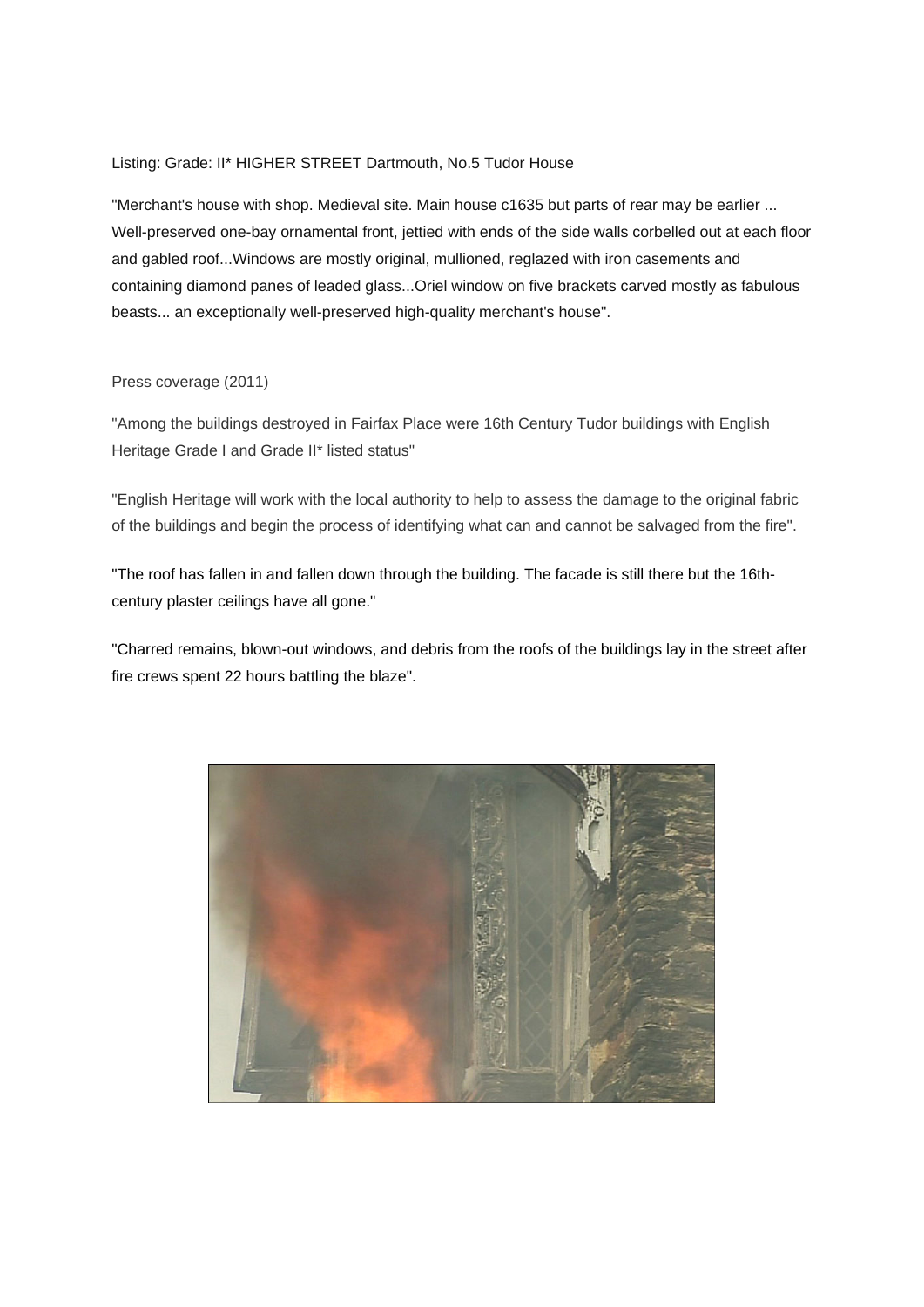My first remembering of the big and orange orange, is that it needs both hands to hold it. I remember taking it to my quiet place, the space inside and underneath a round table top-to-toe in dark red chenille; the quiet crawl space where I sit and dream in the dark. I hear voices outside but stay quiet, rolling the ball with both hands round my crossed legs, breathing in the hot oily smell of it.

My next remembering is from a few years later. Every day I run with my brother, we soar like gulls down hills and steps, taking them two three four at a time. We run between the bells, leaving home as St. Saviours strikes the quarter and arriving with the hand bell that calls us to assembly.

Today, the second day of the orange, the big one strikes nine as we pass Charity House and the small one is already quiet. Today my brother can't fly, can't run, can't walk. We turn the corner and sit on the steps of the Tudor house, waiting for the breathing to return, his face grey.

I feel a drop of water from above and look up to find a fabulous beast staring down at me, then another to its left and right and more above and on each side. Each has claws or hooves, bulging eyes and sharp teeth. Some have crowns around their necks and grinning horse mouths, while others have beaks like birds, pointed breasts, male genitals or tails. All of them have elaborately carved blocks on their backs, supporting the heavy leaded windows diamond paved in pale green.

As we wait for the breathing to return the big and orange orange rolls by, making its way slowly towards the town. I close my eyes breathing in the hot oily smell of it.

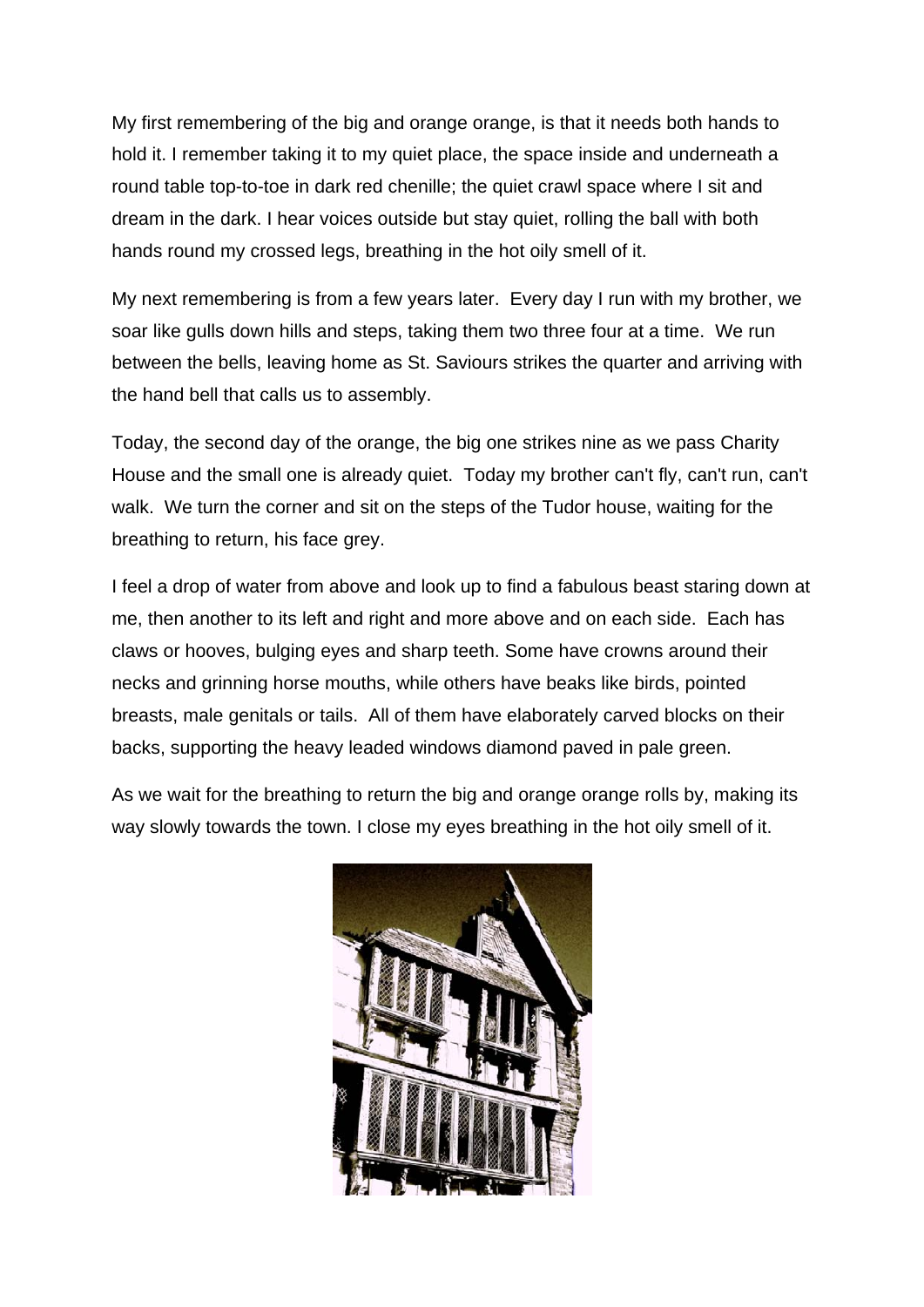As a child I ran past it with my brother to beat the bell, and more recently I came to visit its remains, photographing the spaces inside and outside. I talked with the team working to undo its ruin: carpenters and masons who read history in scraps of wood and stone. Examining blackened A-frames, beams and bricks, they talk about the burnt and broken things, how they were formed, what tools had been used, and how the newly revealed fragments now serve to validate the skills of the earlier artisans.

They talk about stair heights, plank widths, the wood used for doors and window frames, the design and positioning of handles, the spaces inside fireplaces, and the small bricks newly exposed as part of the towering chimney stack. They say these once served as ballast for the Spanish Armada - and the long wooden structure holding up the spiral staircase most likely a mast. Some of its rises have long holes carved into their undersides, making no sense as stairs, but perfect sense as part of a ship's rigging.

They talk about the time the house was first built (the 1400s) and the time the newer parts were added (the 1600s). They say the walls were once upright, but are now bowed with time.

\_\_\_\_\_\_\_\_\_\_\_\_\_\_\_\_\_\_\_\_\_\_\_\_\_\_\_\_\_\_\_\_\_\_\_\_\_\_\_\_\_\_\_\_\_\_\_\_\_\_\_\_\_\_\_\_\_\_\_\_\_\_\_\_\_\_\_

It is now nearly two years since I wrote that, and more than a year since I wrote the story about the orange and the fantastic beasts. My words are now a funeral rite the ring of the bell, the beat of the drum - an *archi-text<sup>[1](#page-3-0)</sup>* built from fragments of other texts, held in place by a scaffold of words and spaces.

The day of the fire, I thought of the big and orange orange and saw it rise again from the ground to burst through the windows above and below the grinning creatures the ringing shards of *glas<sup>[2](#page-3-1)</sup>*, a tolling bell, a death knell; the same bell, fifty years later in the same place.

<span id="page-3-0"></span> $<sup>1</sup>$  Derrida J. 1976</sup>

<span id="page-3-1"></span><sup>2</sup> Derrida J. 1986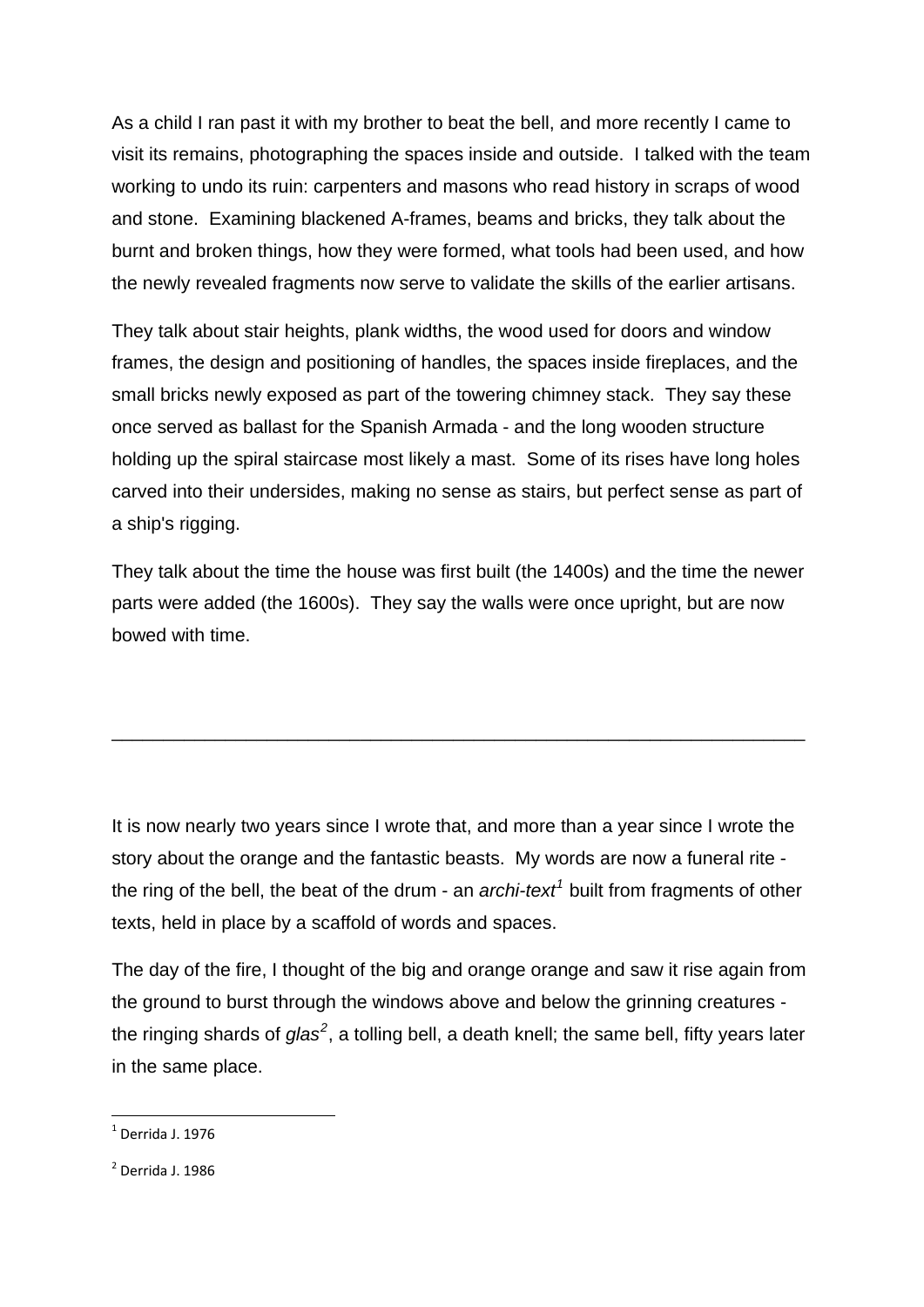The metaphors land as I write and supplement my story with images, shifting attention away from the present towards the past. Thoughts enter the text beyond my control, and my memories are undermined then rebuilt by this intrusion. Because of this my writing becomes a site of contradiction - of fantasy and truth, the one arguing with the other.

In the writing, the house is both real and fictional - a dual space where deconstruction takes place beneath and beyond the facade. Like the house, my language has a structure with its own internal and external systems, on entering these structures my movements through the text are affected, and in turn affect them. As I stumble over words, the structure begins to break down, doorways and steps are pushed to breaking point, only to collapse as new openings appear.

At times the blackened inner spaces come together overwhelmingly as the *abyme[3](#page-4-0)* an abysmal space where anything and nothing is possible. There is no discernible structure to guide me from entry to exit. Instead I make my way blindly, taking my memories apart to find a way out.

Returning to the outside, the fantastic beasts grin down on the crowd; their purpose is unknown but in terms of visual interest, they serve the building well, showing off the wealth of the merchant who once owned the house. Ornamentation suggests something superficial, but their role is more important than that.

Immanuel Kant's discussion of ornament as either intrinsic or extrinsic to a concept, work or body<sup>[4](#page-4-1)</sup> (in this case the house) is later critiqued by Derrida who discusses the uncertainty of trying to separate work from non-work, painting from frame, building from ornament and so on. Kant saw ornament as a contribution or attachment, as something outside of the main work (the ergon), whereas Derrida suggests that the ornament (which is part of the *parergon[5](#page-4-2)* ) is not wholly outside but exists with, and in the work, working with it, working in it, affecting it from all sides.

<span id="page-4-1"></span> $4$  Kant I

<span id="page-4-2"></span> $<sup>5</sup>$  Derrida J. 1987</sup>

<span id="page-4-0"></span> $3$  Derrida J. 1978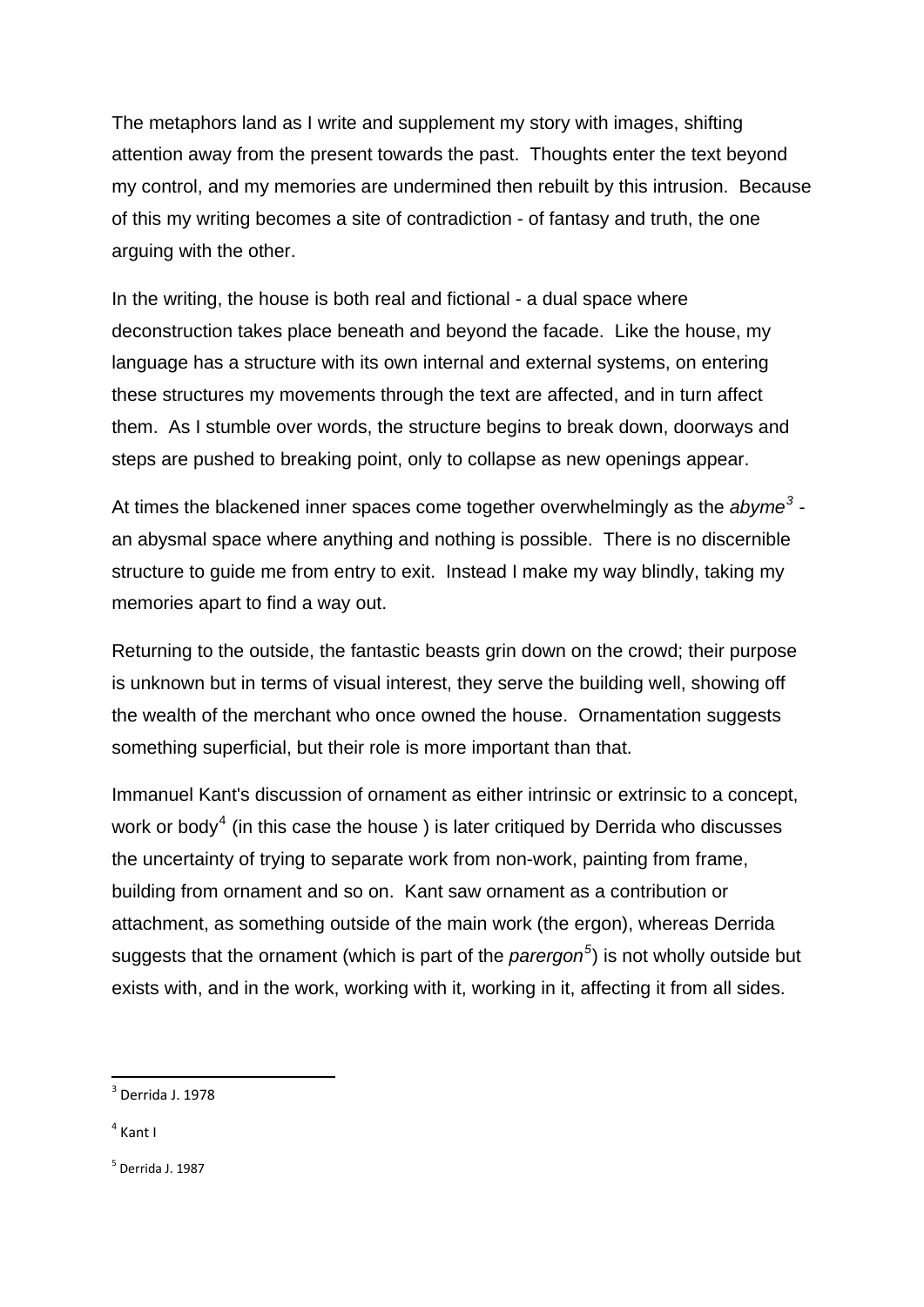This is where the fantastic beasts do their work. They are both ornament and structure. More than a year after the fire, they still hold up the walls and windows. Without them the heavy structure would collapse into itself, destroy itself. Without them the house would no longer exist.

The windows supported by the beasts separate and join the outside and the inside. On the day of the fire the small diamond panes burst outwards in the orange heat, scattering the steps below with small green shards, the same steps where I sat as a child in the rain, deafened by the bells as I watched the big and orange orange roll by.

Now, looking at the shards of glass at my feet, inside and outside are one and the same - mutually dependent and indistinguishable.

When it comes to windows, how do you differentiate between what is part of the building and what is not? How do you differentiate between *parergon* and *ergon*, and what about the fantastic beasts? How do you differentiate between a support that supports another support?

The carved wooden creatures support the stone oriel window structure, which supports the leaded window frame, which in turn supports the individual diamond panes. How do we separate one support from another - which of these, if any, is (in Kantian terms) the *ergon*?

My mind wanders to the glass topped museum box or vitrine. Its structure and name suggests a supportive role, a container for other things, its usual position means it is often looked down upon, its purpose to protect and show off things more important than itself.

Like the window, the vitrine has a sheet of clear glass that both joins and separates inside and outside, the glass serving as access and barrier, its thin thickness a contradiction.

The *parergon* works in this in-between space - against the *ergon* as much as with it, both apart and a part, and like the Spanish mast in the staircase and the punctuation in the text, it is the structural link that holds the (w)hole together.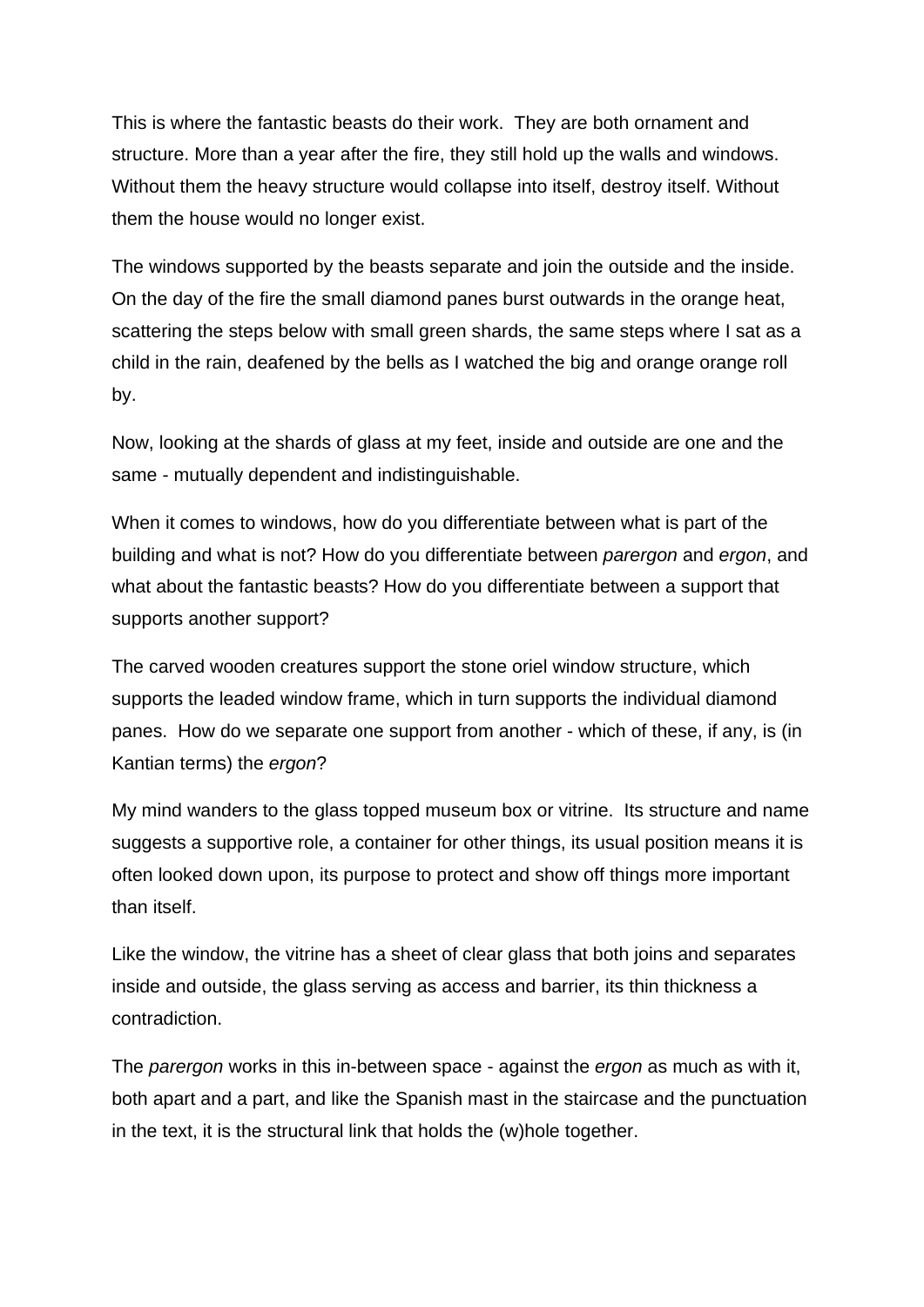The *Parergon* is at the same time threatening and essential to the story of the Tudor house - the grinning beasts, the warm smell of the orange, the clanging bells and the diamond panes all a part of that space, re-marking the original, working from the inside, outside, across and around, pressing against words, affecting them, and extending the work beyond its original structure.

As in writing, the Tudor house holds onto, and depends on things more powerful than itself, even if that something verges on the indescribable or the monstrous ... with that in mind, in comes the *pharmakon,* another of Derrida's words.

The *pharmakon* is a strange ghostly force<sup>[6](#page-6-0)</sup> - at the same time poison and remedy, magnificent and grotesque. It is a force that - just as I go to close the blinds appears on the other side of the glass, twisting and sucking at the truth - always and already at work in the work.

## Bibliography:

Derrida J. (1976) *Of Grammatology* Johns Hopkins University Press*,* London

Derrida J (1978) *Writing and Difference* Routledge London

Derrida J. (1986) *Glas* University of Nebraska Press

Derrida J. (1987) *the Truth in Painting* University of Chicago Press USA

Derrida J. (1995) *On the Name S*tanford University Press USA

Kamuf P (1991) *A Derrida reader between the blinds* Columbia Univ. Press USA

Kant I (2008) *Critique of Judgment* Revised edition OUP Oxford

Royle N (2003) *Jacques Derrida* Routledge London

Wigley M (1993) *the Architecture of Deconstruction: Derrida's Haunt* Cambridge: MIT Press

Wilson S (2010) *the Visual World of French Theory: Figurations* Yale Univ. Press USA

<span id="page-6-0"></span><sup>&</sup>lt;sup>6</sup> In his discussion on Derrida's 'différance' and 'supplément' Nicholas Royle uses the expression: 'strange, ghostly force' to describe the conscious and unconscious processes at work in the making of a mark or text